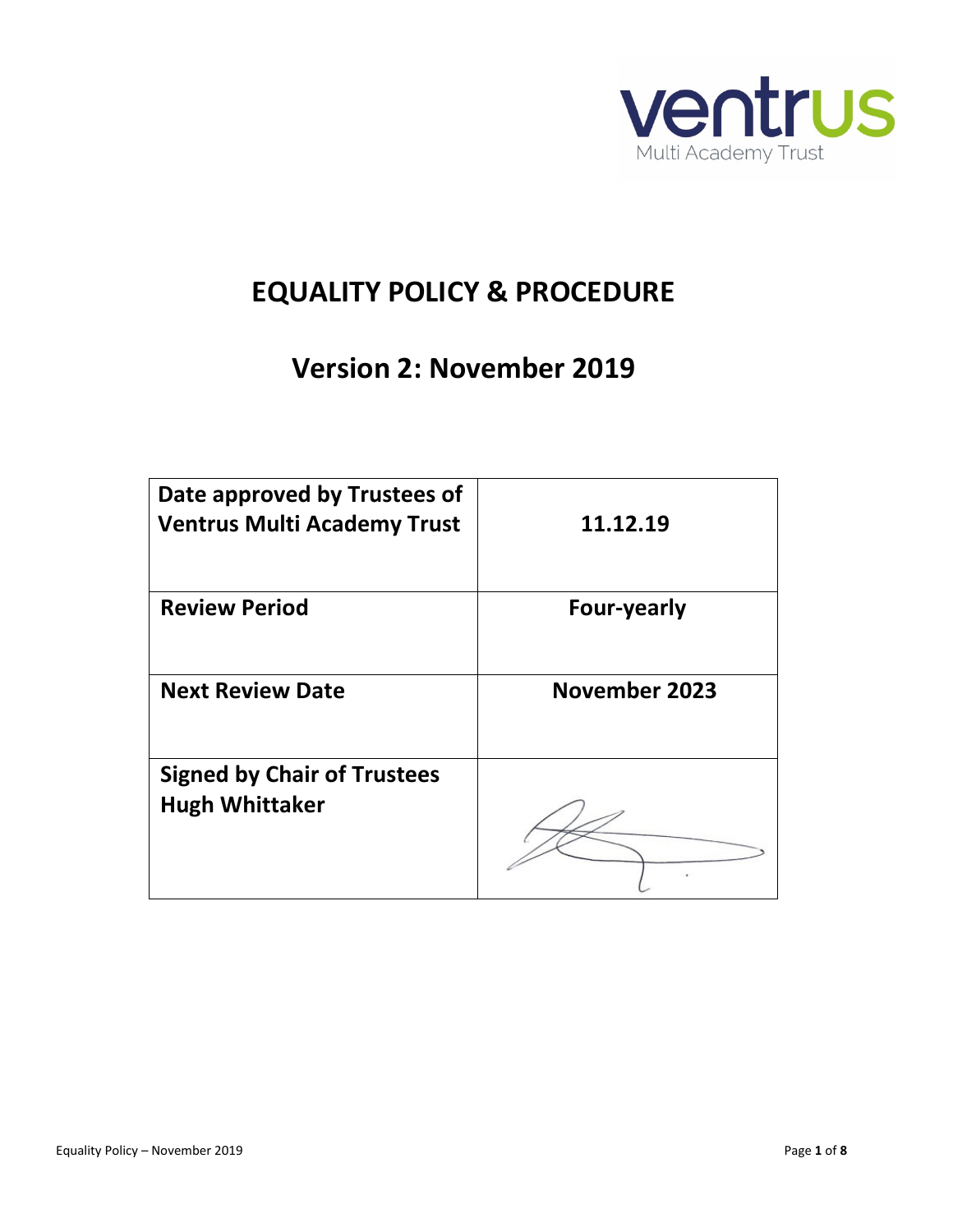### **Contents**

| 1               |  |
|-----------------|--|
| $\overline{2}$  |  |
| 3               |  |
| 4               |  |
| 5               |  |
| 6               |  |
| 7               |  |
| 8               |  |
| 9               |  |
| 10              |  |
| 11              |  |
| 12 <sub>2</sub> |  |
|                 |  |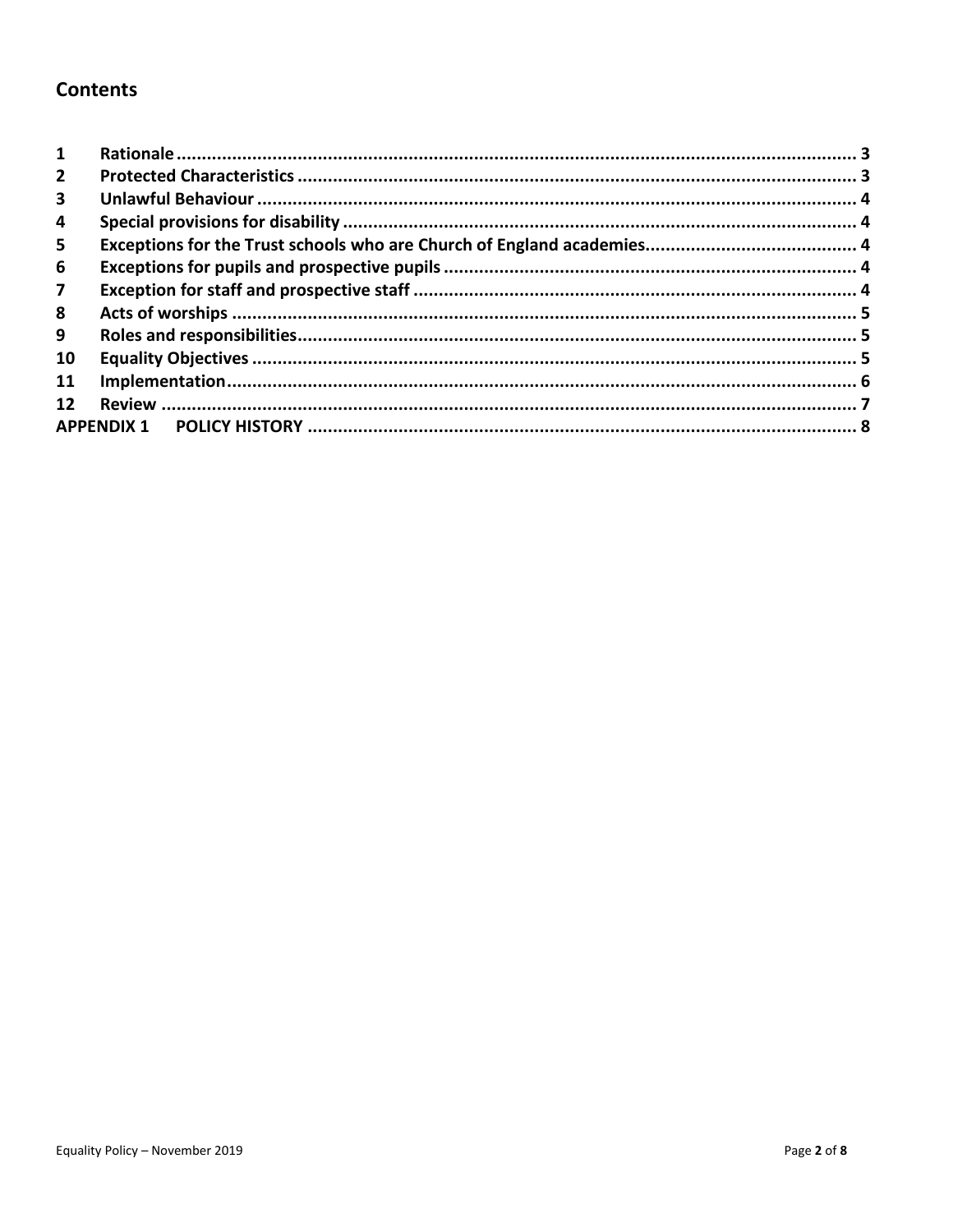# <span id="page-2-0"></span>**1. Rationale**

Ventrus Multi-Academy Trust ("the Trust") is committed to complying with the Equality Act 2010, and the Public Sector Equality Duty. As a provider of education and an employer of staff, the Trust has due regards for the needs to:

- Eliminate discrimination and other conduct that is prohibited by the Act,
- Advance equality of opportunity between people who share a protected characteristic and people who do not share it,
- Foster good relations across all characteristics between people who share a protected characteristic and people who do not share it.

Through policy and practice, the Trust aims to provide equal access and rights to all adults and pupils within the Trust schools.

The legal and local framework for this policy is:

- Equality Act 2010
- Race Relations Act 1976 (as amended in 2000)
- Disability Discrimination Act 1995 (as amended in 2005)
- Children Act 2004
- Equality Act 2006
- Education and Inspections Act 2006
- Duty to Promote Community Cohesion, Education and Inspections Act 2006

### <span id="page-2-1"></span>**2. Protected Characteristics**

The Act defines protected characteristics as follows:

- race
- disability
- religion or belief
- gender
- sexual orientation
- gender reassignment
- pregnancy or maternity
- age
- marriage and civil partnership

These protected characteristics apply to pupils, prospective pupils, staff, prospective staff or anybody they are associated with, with the exception of 'age' and 'marriage and civil partnership' which do not apply to pupils and prospective pupils.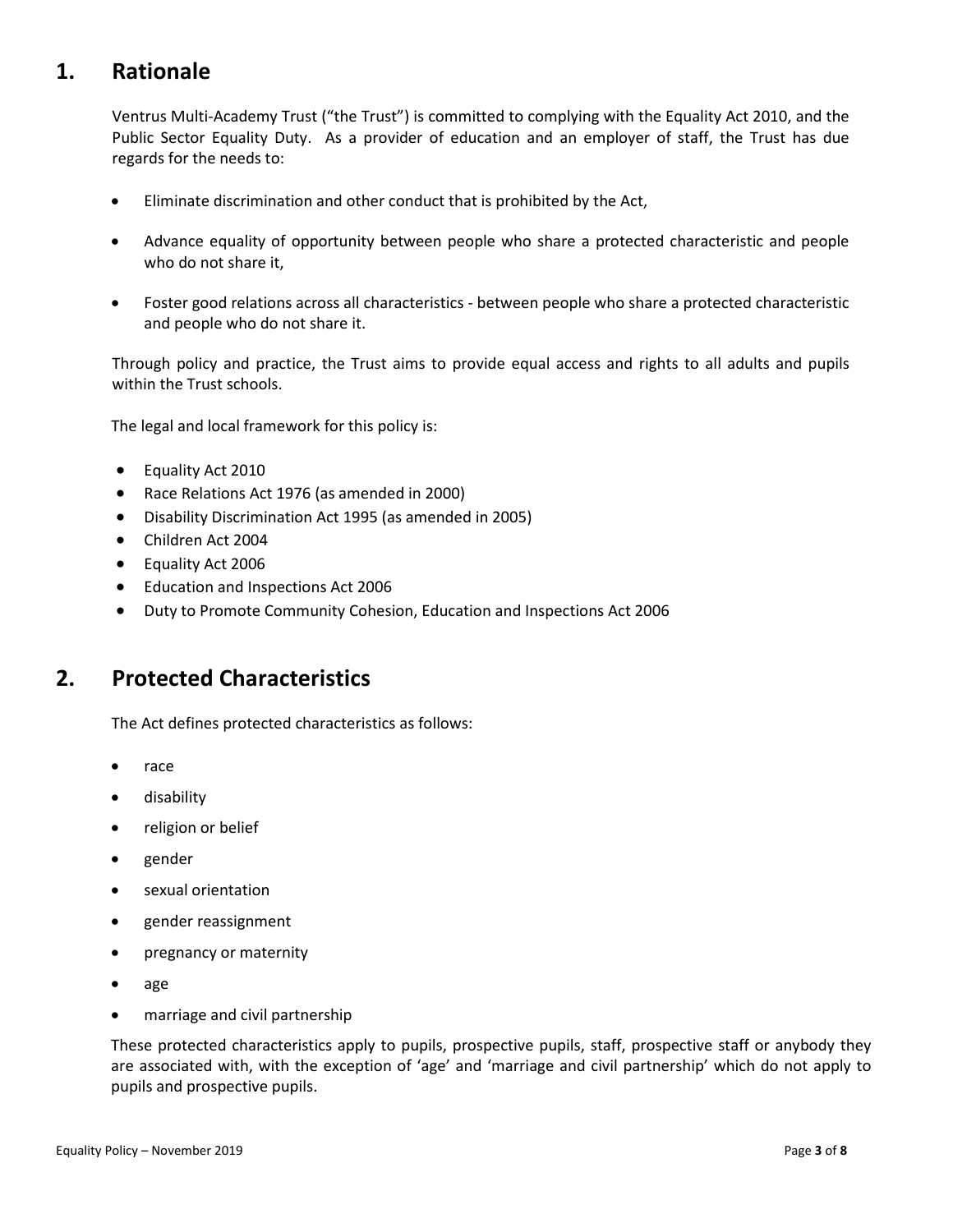# <span id="page-3-0"></span>**3. Unlawful Behaviour**

The Act defines four kinds of unlawful behaviour:

- *Direct discrimination* occurs when one person treats another less favourably, because of a protected characteristic, than they treat – or would treat – other people.
- *Indirect discrimination* occurs when a "provision, criterion or practice" is applied generally but has the effect of putting people with a particular characteristic at a disadvantage when compared to people without that characteristic.
- *Harassment* has a specific legal definition in the Act it is "unwanted conduct, related to a relevant protected characteristic, which has the purpose or effect of violating a person's dignity or creating an intimidating, hostile, degrading, humiliating or offensive environment for that person".
- *Victimisation* occurs when a person is treated less favourably than they otherwise would have been because of something they have done ("a protected act") in connection with the Act.

## <span id="page-3-1"></span>**4. Special provisions for disability**

The law on disability discrimination is different from the rest of the Act. In particular, it works in only one direction, i.e. it protects disabled people but not people who are not disabled. This means that we are allowed to treat disabled pupils more favourably than non-disabled pupils, and in some cases are required to do so, by making reasonable adjustments to put them on a more level footing with pupils without disabilities

# <span id="page-3-2"></span>**5. Exceptions for the Trust schools who are Church of England academies**

The Act includes some exceptions for schools with a designated religious character, such as Church of England schools and academies, and these exceptions apply to Church of England academies within Ventrus.

# <span id="page-3-3"></span>**6. Exceptions for pupils and prospective pupils**

In relation to Church of England schools within our multi-academy trust:

- We may give priority in admissions to members of the Church of England or another religion, but the Admissions Code provides that this may only be done when a school is oversubscribed
- There are permitted exceptions on how we provide education to pupils and in the way we allow access to other aspects of school life which are not necessarily part of the curriculum. For example, organising visits for pupils to sites of particular interest to the Church of England faith, such as a cathedral, is not discriminating unlawfully by not arranging trips to sites of significance to the faiths of other pupils.

These exceptions are to allow us to conduct ourselves in a way which is compatible with our religious ethos. But the Equality Act does not permit less favourable treatment of a pupil because they do not (or no longer) belong to the Church of England. Nor does it allow us to discriminate on religious grounds in other respects, such as excluding a pupil or subjecting a pupil to any other detriment.

# <span id="page-3-4"></span>**7. Exception for staff and prospective staff**

Ventrus schools that were Voluntary Controlled schools prior to conversion to Academy status:

• may when appointing a Headteacher take into account any candidate's suitability and ability to preserve and develop the religious character of the school.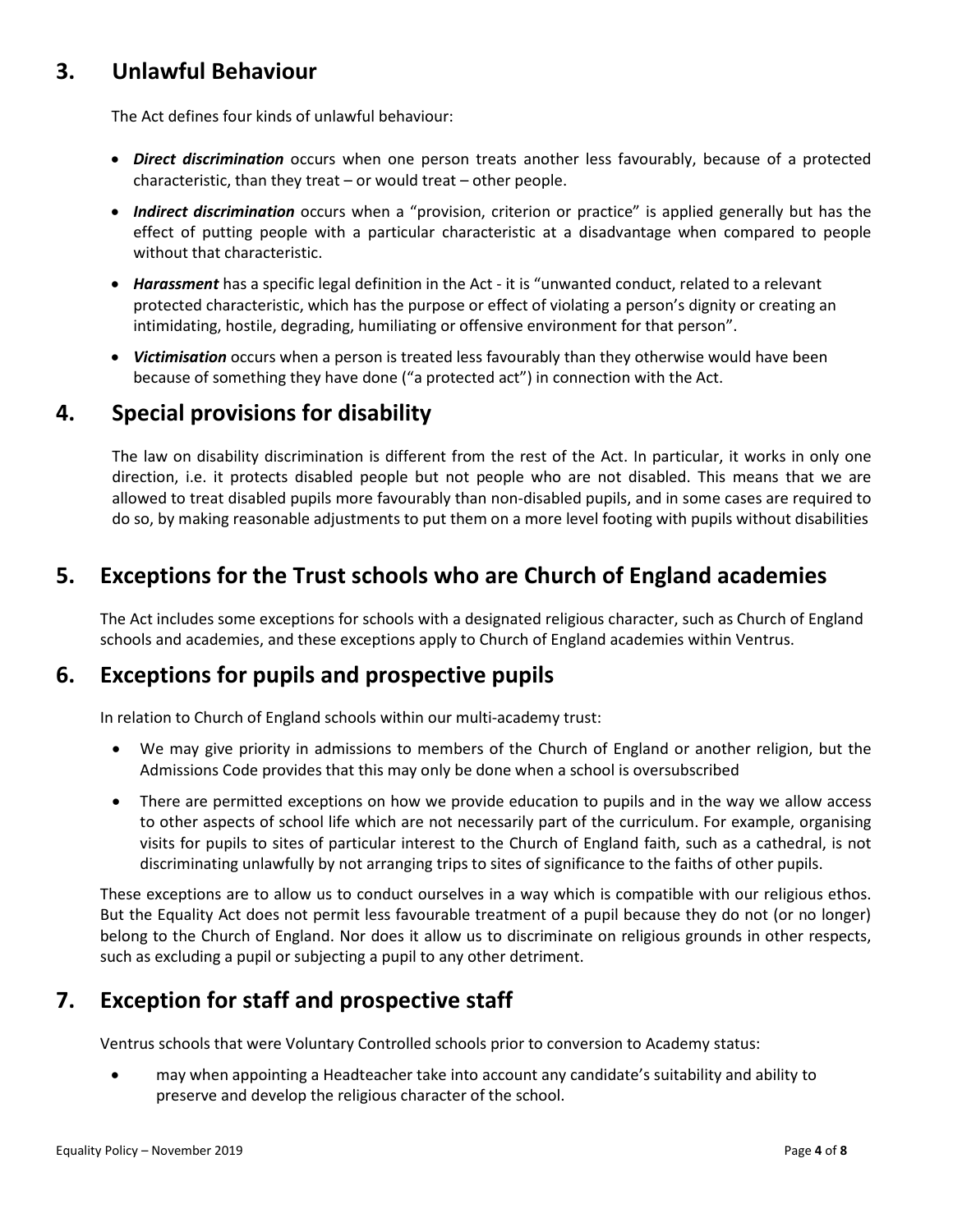- must appoint reserved teachers when the number of teachers is more than two. Reserved teachers are selected according to their competence to teach RE according to the tenets of the school's faith and are specifically appointed to do so. The number of reserved teachers must not exceed one-fifth of the teaching staff (including the Headteacher).
- must not treat non-teaching staff and teachers, other than those appointed as reserved teachers, unfavourably in any way because of their religion.

Ventrus schools that were Voluntary Aided schools prior to conversion to Academy status:

- may apply religious criteria when recruiting or dismissing any member of their teaching staff.
- in considering dismissals, may have regard to any conduct that is incompatible with the precepts, or with the upholding of the tenets, of the religion of the school.
- may not apply any religious criteria to any other posts unless there is a genuine occupational requirement.

#### <span id="page-4-0"></span>**8. Acts of worships**

There is a general exception to the religion or belief provisions which allows all schools to have acts of worship or other forms of collective religious observance. This means the daily act of collective worship is not covered by the religion or belief provisions.

#### <span id="page-4-1"></span>**9. Roles and responsibilities**

The Board of Trustees has overall responsibility for ensuring compliance with equality legislation and the effective operation of this policy.

The Directors of School Improvement and Headteachers are responsible for ensuring that:

- this policy is communicated and made readily available to staff, parents and guardians.
- this policy is implemented.
- staff are aware of their responsibilities and are given appropriate training and support.
- appropriate action is taken in any cases of unlawful discrimination.

All staff are expected to actively comply with the provisions of the Equality Act 2010 and promote equal opportunities, access and rights.

Volunteers, visitors and contractors will be made aware of, and expected to comply with, this policy.

### <span id="page-4-2"></span>**10. Equality Objectives**

The Trust has set the following Equality Objectives for the four-year period from Nov 2019 until Oct 2023:

- i. To deliver a broad and balanced curriculum, which provides opportunities for all pupils to achieve the highest standards of education, using specialist programmes and dedicated resources (e.g. Pupil Premium and Sports Premium funding) to support pupils who need it the most.
- ii. To deliver a programme of assemblies, educational trips and to use outside visitors to promote the ethos of equality to pupils and help pupils develop good relationships with people of different characteristics.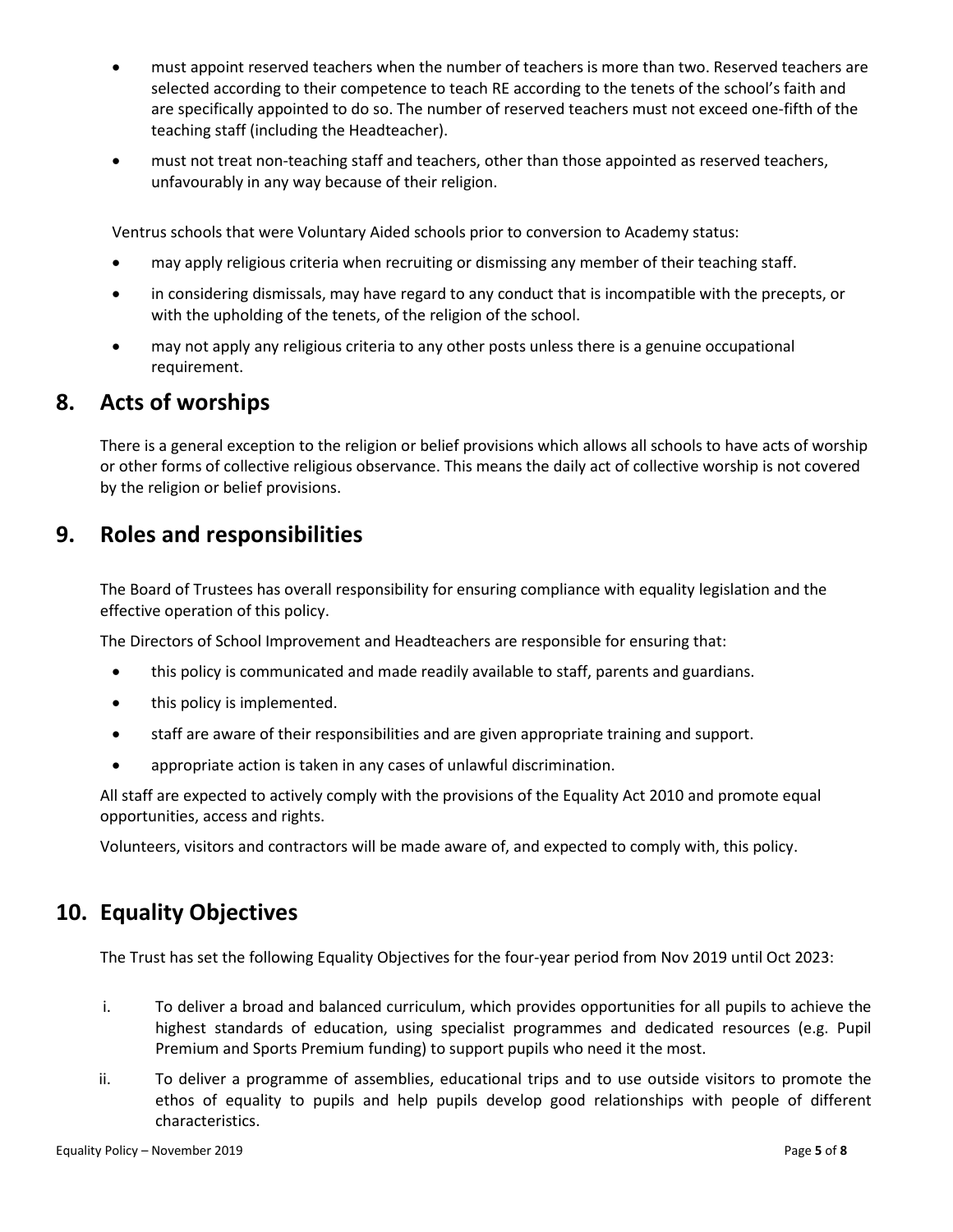- iii. To review pupil related policies and procedures (particularly, but not limited to, the pupil behaviour policy, the provision for SEND children and the schools' accessibility plans) to ensure they facilitate full access to the curriculum and the Trust premises and facilities whenever possible.
- iv. To review its staff related policies and procedures to ensure they comply with the Act (e.g. recruitment, flexible working, maternity and pay policies) and the Trust offers equal opportunities to all staff.

The implementation and impact of these objectives will be monitored by the Board of Trustees through:

- Reviewing pupil progress and attainment for different sub-groups (e.g. individual schools, boys / girls, FSM, SEND and Children in Care).
- Receiving reports from the Headteachers, Directors of School Improvement, business managers and school administrators.
- Receiving reports from monitoring visits and ethos committees.
- Taking advice from relevant parties such as the Trust HR provider and Devon Admissions team.

### <span id="page-5-0"></span>**11. Implementation**

Our commitment to equality and diversity means:

- We will take reasonable and necessary steps to meet pupils' needs by using a variety of approaches and planning reasonable adjustments for disabled pupils, enabling our pupils to take as full a part as possible in all the activities of the school. We will make reasonable adjustments to ensure the school environment and its activities are as accessible and welcoming as possible for pupils, staff and visitors to the school. We are also committed to ensuring staff with a disability have equality of opportunity.
- We will actively encourage positive attitudes towards pupils and staff and expect everyone to treat others with dignity and respect.
- We will regularly consider the ways in which the taught and wider curricula will help to promote awareness of the rights of individuals and develop the skills of participation and responsible action.
- We will regularly consider the ways in which our teaching and the curriculum provision will support high standards of attainment, promote British values, and help students understand and value the diversity that surrounds them, and challenge prejudice and stereotyping.
- We will monitor the progress and achievement of pupils by the relevant and appropriate protected characteristics. This information will help the school to ensure that individual pupils are achieving their potential, the school is being inclusive in practice, and trends are identified which inform the setting of our equality objectives in the school improvement plan.
- We will collect and analyse information about protected characteristics in relation to staff recruitment, retention, training opportunities and promotions to ensure all staff have equality of opportunity. We will not ask health-related questions to job applicants before offering a job, unless it relates to an intrinsic function of the work they do. We will make reasonable adjustments such as providing auxiliary aids for our disabled staff.
- Staff will ensure the curriculum is accessible to all pupils with special educational needs and disabilities (SEND) or those for whom English is not their first language. Auxiliary aids and services will be provided for them, where reasonable adjustments are required. By planning ahead, staff will ensure that all pupils are able to take part in extra-curricular activities, trips and residential visits, and the school will monitor the uptake of these visits to ensure no one is disadvantaged on the grounds of a protected characteristic.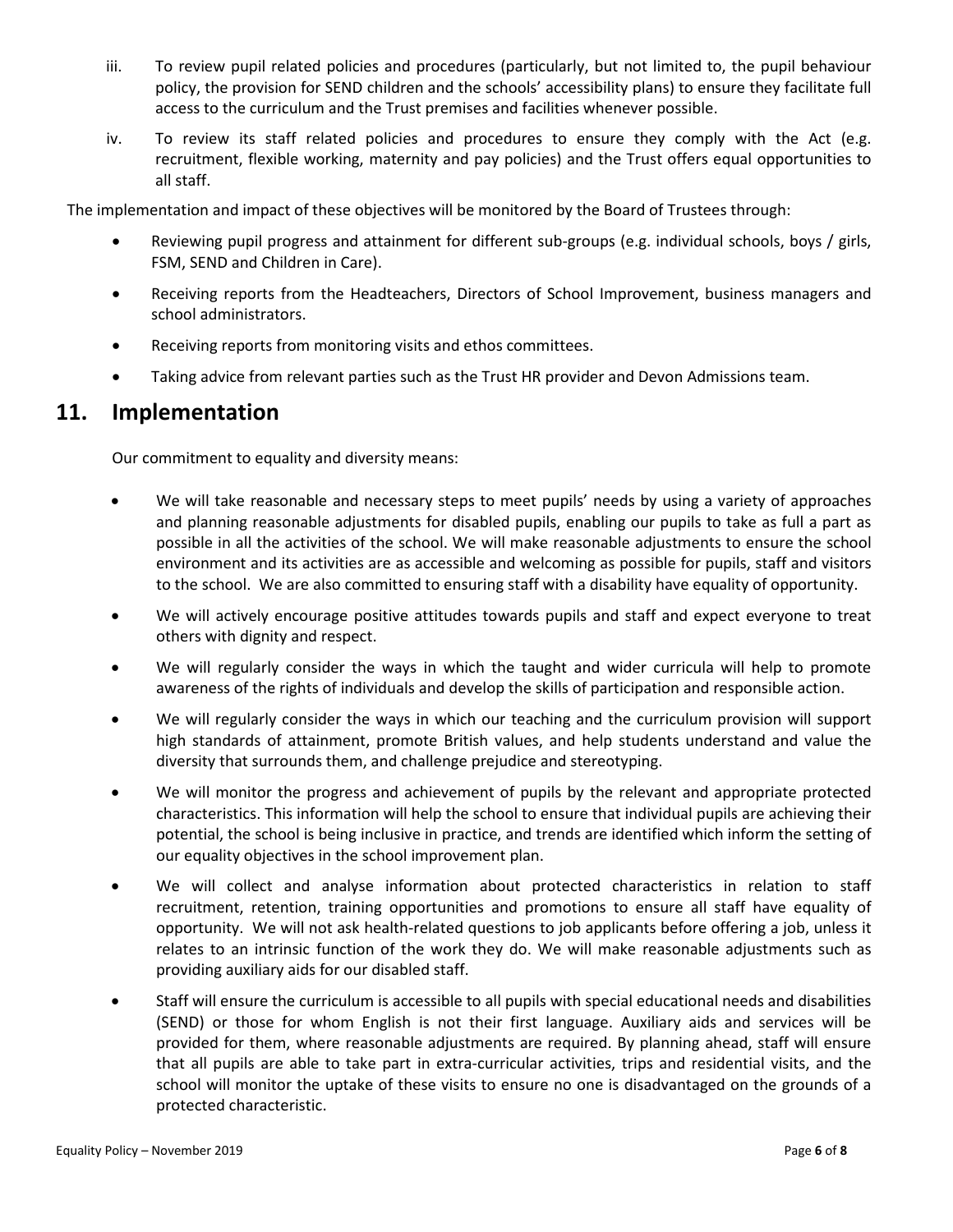- We will seek the views of advisory staff and outside agencies and partnerships with other schools where this is needed. In planning the curriculum and resources the school will take every opportunity to promote and advance equality.
- Bullying and prejudice related incidents will be carefully monitored and dealt with effectively. Regular training will be given to both existing and new staff to ensure that they are aware of the process for reporting and following up incidents o[f prejudice-related bullying.](http://www.babcock-education.co.uk/ldp/view_folder.asp?folderid=125847&depth=1&rootid=125847&level1=&level1id=)
- We expect that all staff will be role-models for equal opportunities, deal with bullying and discriminatory incidents and be able to identify and challenge prejudice and stereotyping.
- Throughout the year, the school will plan on-going events to raise awareness of equality and diversity. This may include a focus on disability, respect for other cultures, religions and beliefs, antihomophobia/gay pride, gender equality, developing community cohesion and an understanding of the effects of discrimination.
- We will ensure pupil/parent/staff consultation is regularly sought in the development and review of this policy.
- We will regularly seek the views of pupils, parents, advisory staff and visitors to the school, to ensure that the school environment is as safe and accessible as possible to all school users. We will regularly review our accessibility plans.
- The schools welcome a diverse range of candidates and encourages those who are currently underrepresented to join.
- We will ensure that all staff are aware of their legal duties under the Equality Act 2010, the different forms of discrimination and what 'reasonable adjustments' mean in practice.
- The school will consult with stakeholders, i.e. pupils, parents/carers, staff and relevant community groups, to establish equality objectives and draw up a plan based on information collected on protected groups and accessibility planning. These equality objectives will be reviewed and reported on annually.
- Each school within Trust will detail on its website how it is complying with the Public Sector Equality Duty (PSED) in the Equality Act 2010 and advancing equality of opportunity.
- When drawing up policies, it is best practice to carry out an [equality impact assessment](http://www.devon.gov.uk/impact) (EIA) to ensure a policy does not, even inadvertently, disadvantage groups of pupils with protected characteristics. As a minimum it will be considered to what extent a new/revised policy, practice or plan meets the Public Sector Equality Duties (eliminates discrimination, advances equality and fosters good relations for all the protected characteristics) and recommend changes/mitigations should it feel the policy, practice or plan could be improved to fulfil the duties.

### <span id="page-6-0"></span>**12. Review**

This policy will be reviewed every four years by the Board of Trustees. The implementation of the Equality Objectives will be reviewed and progress reported annually.